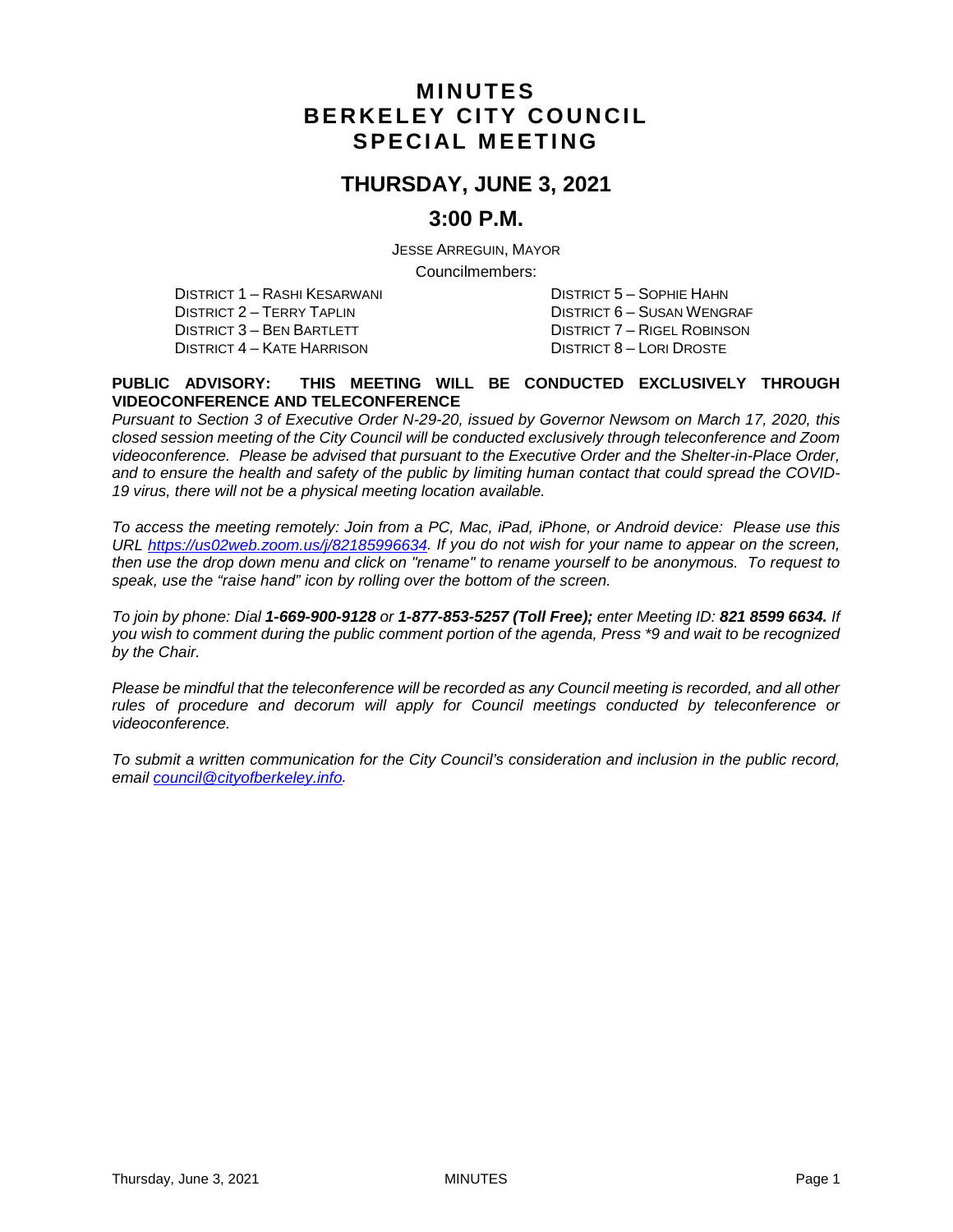## **Preliminary Matters**

**Roll Call:** 3:06 p.m.

**Present:** Taplin, Bartlett, Hahn, Robinson, Droste, Arreguin

**Absent:** Kesarwani, Harrison, Wengraf

Councilmember Wengraf present at 3:21 p.m.

### **Public Comment - Limited to items on this agenda only** – 2 speakers

## **CLOSED SESSION:**

The City Council will convene in closed session to meet concerning the following:

#### **1. CONFERENCE WITH REAL PROPERTY NEGOTIATORS PURSUANT TO GOVERNMENT CODE SECTION 54956.8**

| Property address:          | 199 Seawall Drive, Berkeley, CA 94710                       |
|----------------------------|-------------------------------------------------------------|
| <b>Agency Negotiators:</b> | Dee Williams-Ridley, City Manager; Paul Buddenhagen, Deputy |
|                            | City Manager; Scott Ferris, Director, Parks Recreation and  |
|                            | Waterfront; Christina Erickson, Deputy Director, Parks,     |
|                            | Recreation, and Waterfront                                  |
| Negotiating parties:       | City of Berkeley and Innovation Properties Group (IPG)      |
| Property owner:            | City of Berkeley                                            |
| Under negotiation:         | Price and terms                                             |

**Action:** No reportable action taken.

#### **2. CONFERENCE WITH LABOR NEGOTIATORS; GOVERNMENT CODE SECTION 54957.6**

Negotiators: Dee Williams-Ridley, City Manager, Paul Buddenhagen, Deputy City Manager, David White, Deputy City Manager, LaTanya Bellow, Human Resources Director, Dania Torres-Wong, Chief Labor Negotiator, Burke Dunphy, Labor Negotiator, Jen Louis, Interim Chief of Police, Abe Roman, Interim Fire Chief.

Employee Organizations: International Brotherhood of Electrical Workers (IBEW), Local 1245, SEIU 1021 Community Services and Part-time Recreation Activity Leaders, Berkeley Fire Fighters Association Local 1227, Berkeley Police Association, Service Employees International Union, Local 1021 Maintenance and Clerical Chapters, Berkeley Fire Fighters Association, Local 1227 I.A.F.F./Berkeley Chief Fire Officers Association, Public Employees Union Local 1.

**Action:** No reportable action taken.

## **OPEN SESSION:**

No reportable action taken.